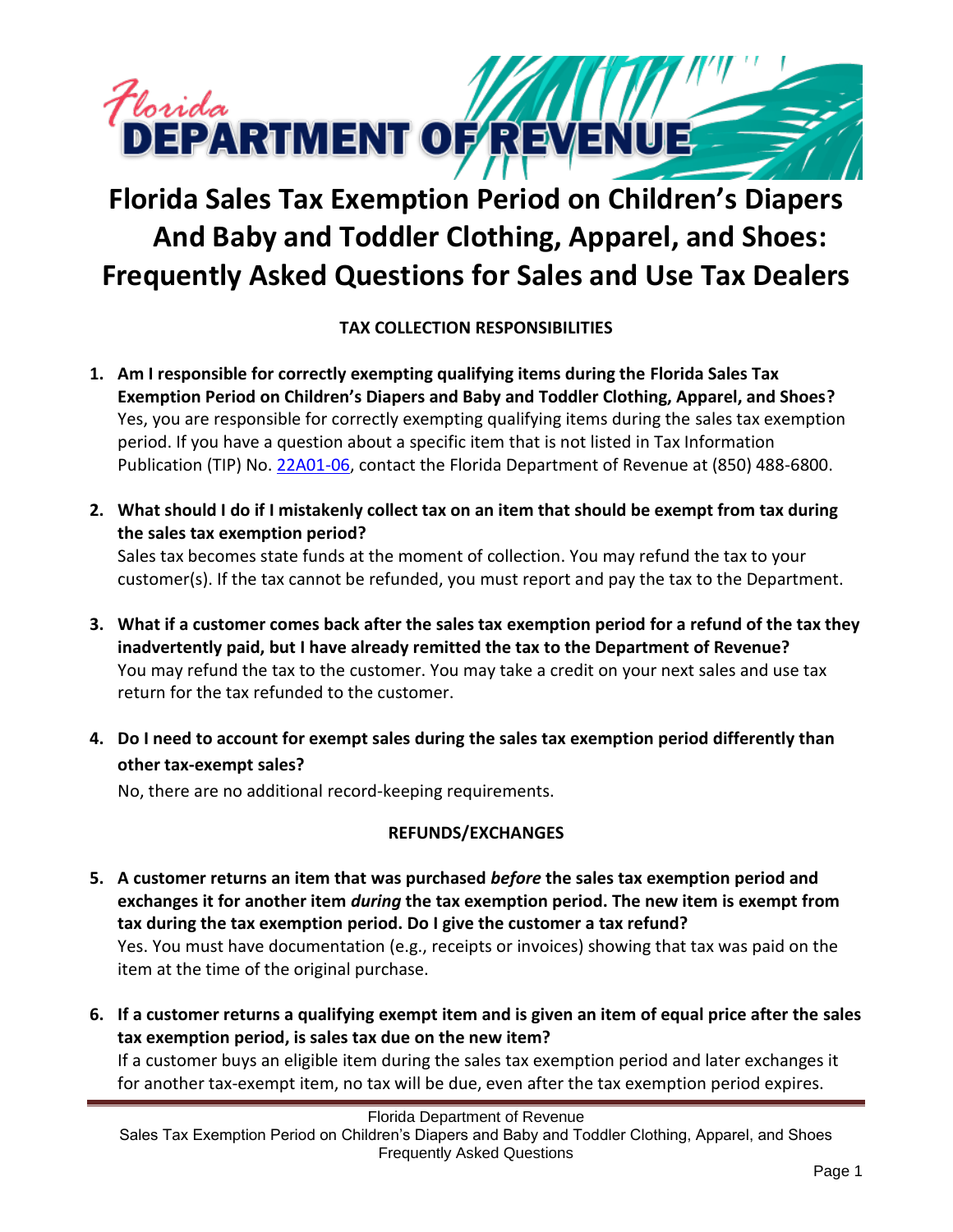If a customer buys an eligible item during the sales tax exemption period and later returns the item and receives credit toward the purchase of an item that did not qualify for the exemption, sales tax will apply to the new purchase.

#### **SHIPPING CHARGES**

## **11. How does sales tax apply toward shipping charges for items purchased by remote sales (by mail order or through a catalog or the internet)?**

Shipping charges separately stated on a customer's invoice are part of the sales price of each item listed on the sales invoice. You must proportionately allocate the shipping charges among the items ordered. The amount of each item is divided by the total amount of all the items ordered to obtain the percentage that each item bears towards the total order. Multiply the total shipping charge by the percentage for each item to determine the amount of the shipping charge applicable to each item.

**Example 1:** A customer orders a \$20 pair of toddler shoes and a \$10 toddler T-shirt, for a total of \$30, during the Florida Sales Tax Exemption Period on Children's Diapers and Baby and Toddler Clothing, Apparel, and Shoes. The shipping charge is \$6.

Toddler Shoes: Cost of toddler shoes  $\div$  total cost:  $$20 \div $30 = 66.7\%$ Shipping charge for toddler shoes:  $66.7\% \times $6 = $4$ Total sales price for the toddler shoes:  $$20 + $4 = $24$ 

Toddler T-shirt: Cost of T-shirt  $\div$  total cost:  $$10 \div $30 = 33.3\%$ Shipping charge for T-shirt:  $33.3\% \times $6 = $2$ Total sales price for the toddler T-shirt:  $$10 + $2 = $12$ 

Because of the Florida Sales Tax Exemption Period on Children's Diapers and Baby and Toddler Clothing, Apparel, and Shoes, the sales prices (including shipping) of the toddler shoes (\$24) and the toddler T-shirt (\$12) are exempt from sales tax.

**Example 2:** A customer orders a \$60 bulk-quantity pack of children's diapers and a \$10 pack of baby wipes, for a total of \$70, during the Florida Sales Tax Exemption Period on Children's Diapers and Baby and Toddler Clothing, Apparel, and Shoes. The shipping charge is \$10.

Children's Diapers: Cost of diapers  $\div$  total cost:  $$60 \div $70 = 85.7\%$ Shipping charge for diapers:  $85.7\% \times $10 = $8.57$ Total sales price for the diapers:  $$60 + $8.57 = $68.57$